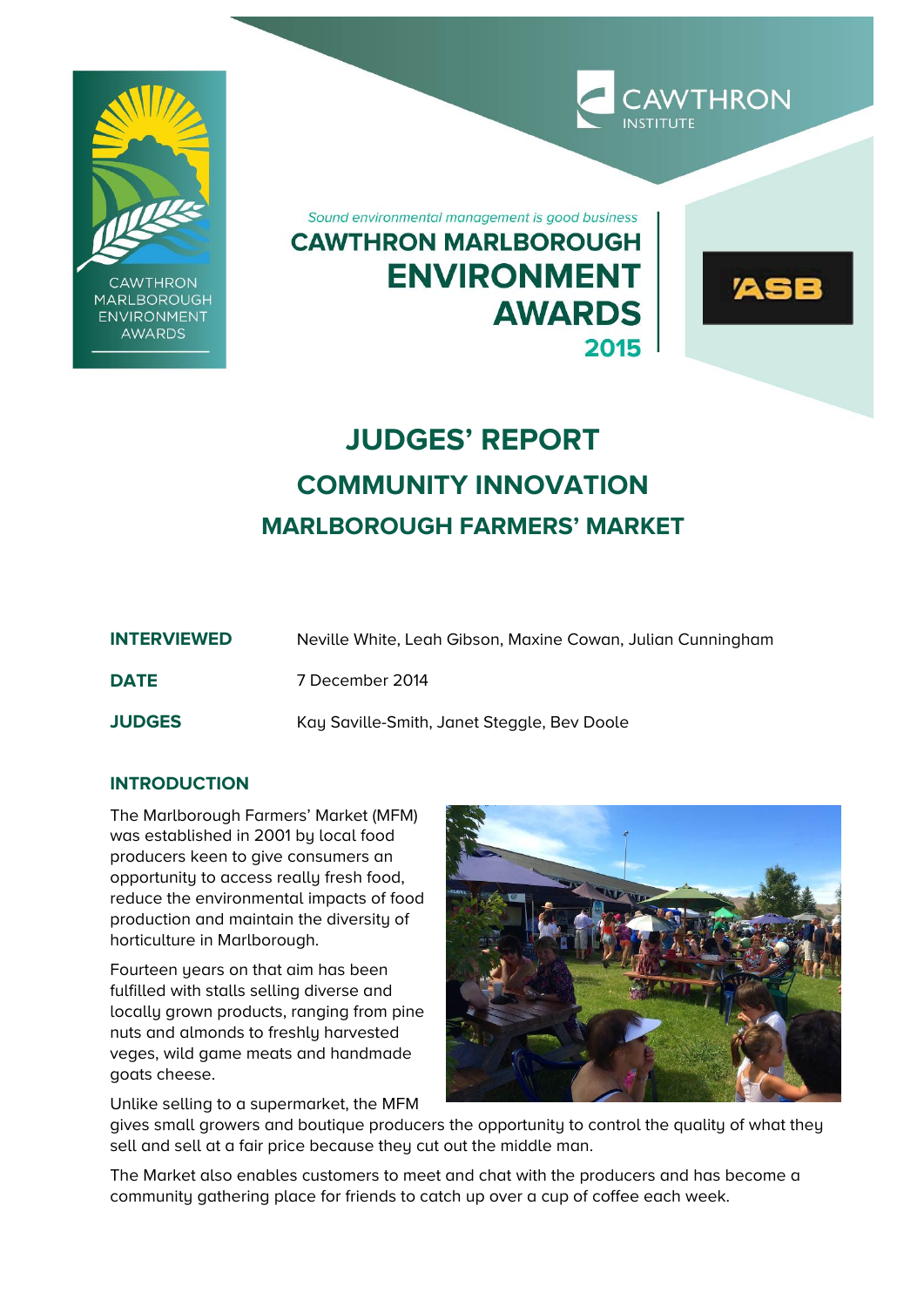#### **GENERAL INFORMATION**

In summer the market is held

at the A&P Showgrounds in Blenheim every Sunday from 9am-noon, come rain or shine. During the winter the market is held under cover in the stock sheds, and the MFM Committee has worked with the A&P Association to upgrade these facilities.

The number of stalls and what is being sold each week varies depending on the season. There is also a community stall where people can sell excess produce from their gardens and in some cases this has led to their own market stall. The committee is keen to attract more "backyard gardeners" to the community stall.

MFM has a unique place in Blenheim's markets. It promotes local food production and has kept to the principles of the Farmers Market movement - food produced in the region and sold by someone involved in producing it. It has resisted pressure to move away from the environmental and sustainability commitments.

As well as becoming a regular event for local customers, the MFM is popular with tourists and visitors as a one-stop shop to sample and buy the best of Marlborough produce.



The MFM has a commitment to education in the community. Members have built a mobile kitchen available for schools and other groups to showcase local ingredients. Schools are encouraged to take part in the Sunday cooking demonstrations and MFM supports the Marlborough Community Gardens.

The market is a run by a committee of volunteers with a part-time paid administrator. Funds are ploughed back into the ongoing running and improvement of the market.

### **PROBLEMS AND HOW THEY HAVE BEEN TACKLED**

Since entering the 2012-13 Marlborough Environment Awards, the MFM has changed its management structure to involve the committee in a more hands-on way. The knowledge and experience of long-time stallholders has added depth and heart to the way the Market is now managed. As well as helping to consolidate funds, this new approach - which relies mainly on voluntary effort - has helped build relationships between stallholders and with the community.

The partnerships with the Marlborough District Council (which owns the land) and A&P Association (which owns the buildings) have also improved.

Recucling has yet to be introduced to the market and is a priority for implementation for next season. Providing paper plates and biodegradable coffee cups is a step in the right direction but the advantage is lost if those go to landfill. Sorting and disposing of rubbish is an extra job that comes at the end of a long day for volunteers.

A lot of work has gone into addressing the public perception that the Farmers' Market is expensive. Radio advertising, facebook and regular newsletters have all helped to dispel that perception as does the experience of regular shoppers. Aside from being able to buy fresh local produce at a fair price, there is the value of enjoying a vibrant and friendly market – a much more satisfying experience than a supermarket.